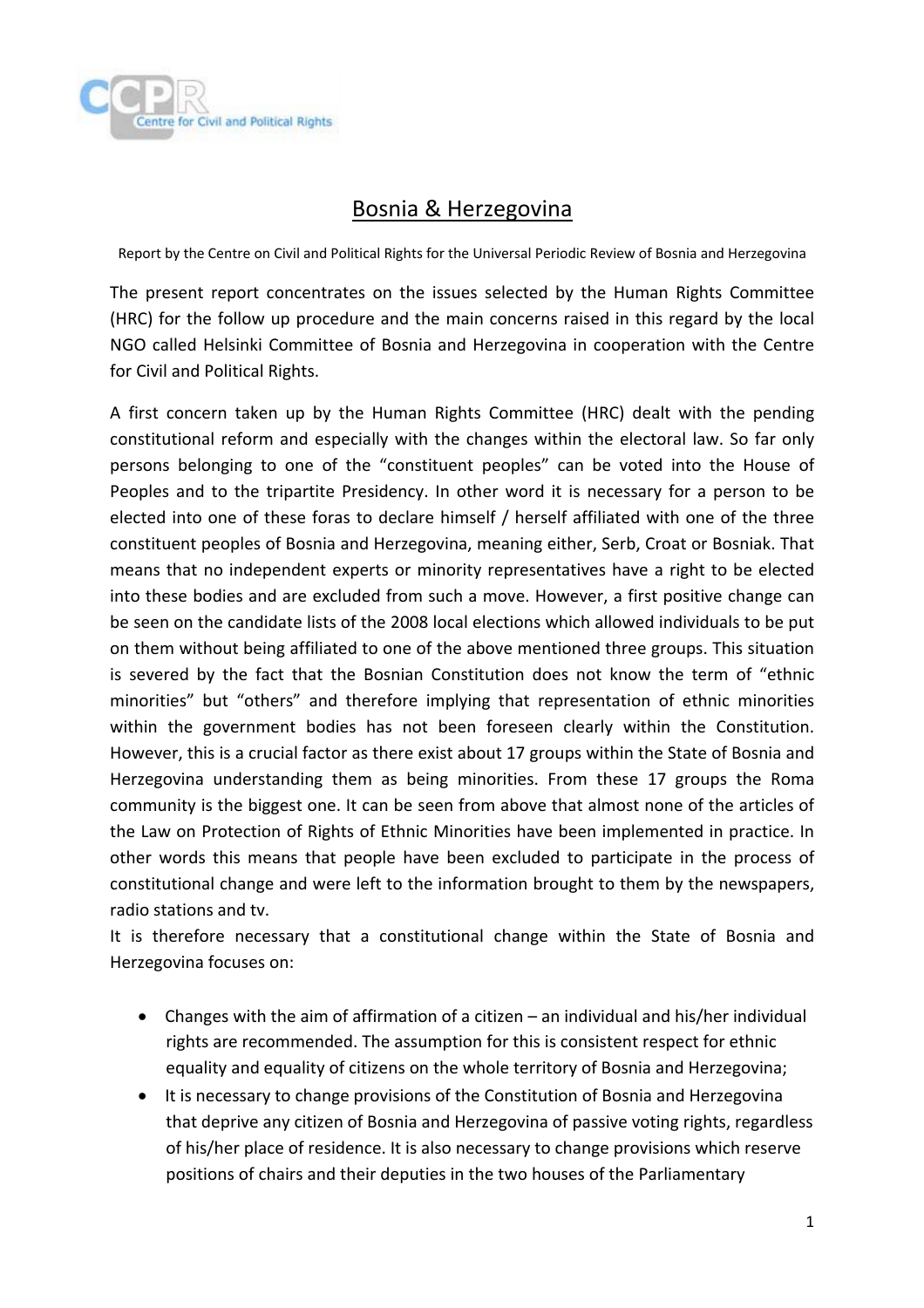Assembly of Bosnia and Herzegovina for members of the three constituent peoples only;

• Changes guaranteeing rights of members of ethnic minorities, as well as those citizens who do not belong to constituent peoples or ethnic minorities, need to be incorporated into the Constitution of Bosnia and Herzegovina.

The issue of missing persons continues to be a pressing issue of concern as the whereabouts of approximately 15 000 persons is still unclear and the process of identifying found bodies is still ongoing. It must be reminded that a failure to investigate the cause and circumstances of death, as well as to provide information relating to the burial sites, of missing persons increases uncertainty and, therefore, suffering inflicted to family members and may amount to a violation of article 7 of the Covenant. The State of Bosnia and Herzegovina should therefore ensure that the created Institute of Missing Persons starts to be fully operational and is best equipped to fulfil its task. In this respect it is necessary that the cooperation between NGOs, dedicating its work to find out about the fate of missing persons, and the government intensifies and is well improved. In this respect the Institute of Missing persons shall ensure that it fulfils its work regardless of the ethnic background of the victim in question, however, until today it can be appreciated that the background of the victim still furnishes the rapidness of an investigation or the promptness of its outcome. Furthermore, the law regarding missing persons should be implemented as a whole and ensured that its implementation is reached to its fullest capacity. In addition to this the Government has not yet fully agreed on the financing of a fund dealing with missing persons and dedicated to support the search of families affected, who are in the need of assistance in their efforts due to the economic hardship they live in.

An additional pressing issue of concern are the conditions under which people are detained and possible improvements which must be made in this respect. In particular the Detention and Correctional Facility Zenica is of concern and the facility of Sokolac Psychiatric Hospital. In this respect the Detention and Correctional Facility Zenica is of concern as the prison is not only 122 years old but in addition to that the conditions of detention are as well an issue of concern. On a prison visit, conducted by the Helsinki Committee of Bosnia and Herzegovina, on 2 June 2008 the investigators were confronted with standards below the minimum requirements which have to be met by such an institution. In particular the issue of overcrowding, lack of staff and a respective lack of education of the present staff, lack of security within the prison, no measures are taken to avoid the contact between juvenile and adult offenders and lastly there is no women section found within the prison.<sup>[1](#page-1-0)</sup> In addition to these severe conditions there is as well a lack of a future plan to reform and improve the above mentioned conditions which should be made and agreed upon by the parties of concern in future time.

<span id="page-1-0"></span> $1$  For a more detailed outlook in the findings see: Information on the visit of the Mission of the Helsinki Committee of Bosnia and Herzegovina to the Zenica Prison on 2 July 2008.